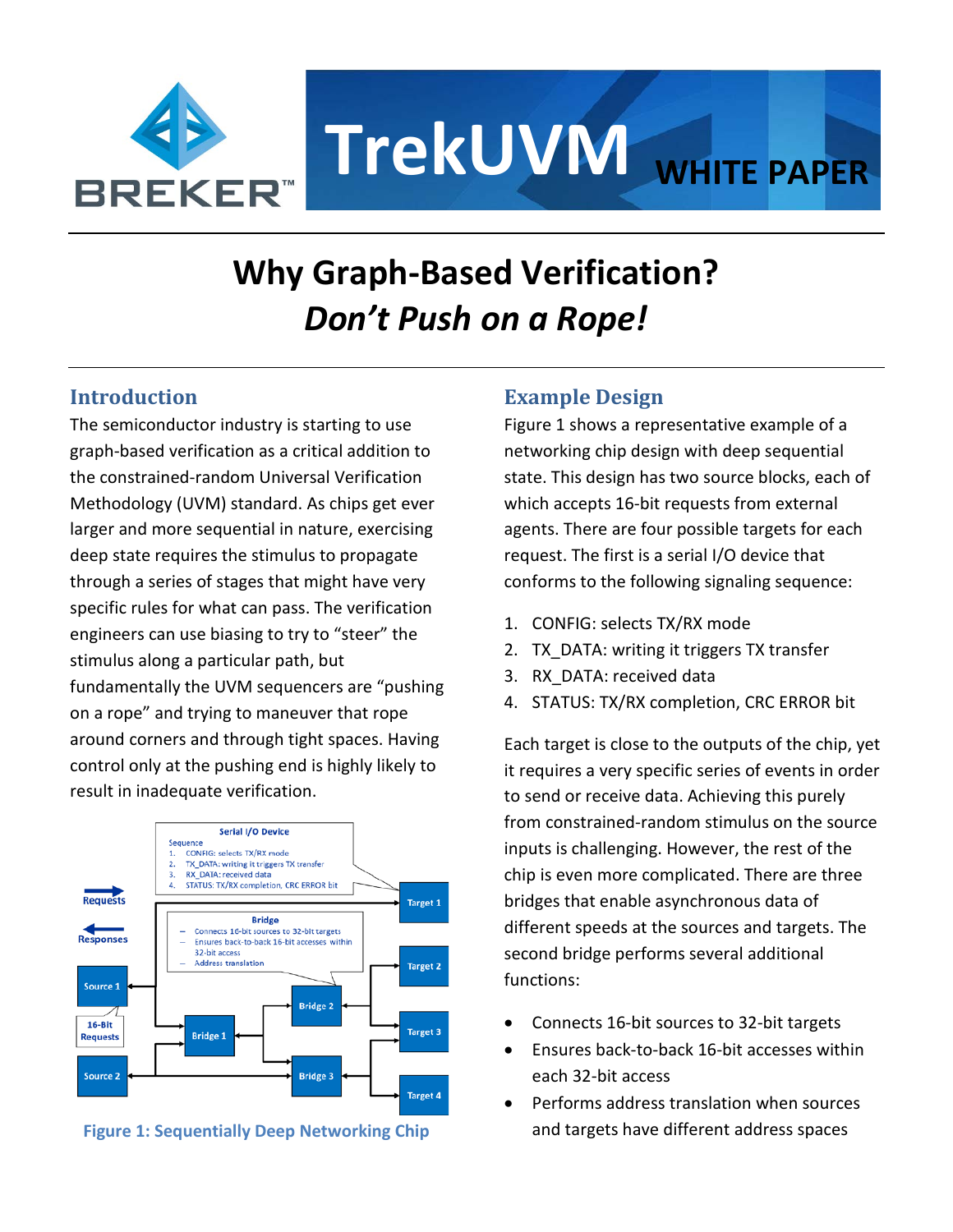When the second bridge is involved in an operation, the two 16-bit data contents from the sources must arrive within a specified period of time and be properly aligned for the 32-bit target. In addition, there are multiple configuration registers that must be loaded with information on how the addresses are to be translated. These registers are also quite deep in the design and unlikely to be accessed by constrained-random stimulus.

## **UVM Verification Limitations**

Clearly the burden is on the verification engineers to set up the input sequences with appropriate constraints to reach all parts of the design and to exercise all the operational cases. Even if there is enough time and expertise to achieve full functional coverage, which is highly unlikely, the verification team gets limited insight into the real extent of verification. Code coverage and user-specified functional coverage should be supplemented by system-level user-case coverage. This form of coverage shows which of the possible paths through the design, as shown in Figure 1, have been exercised.

As shown in Figure 2, the decoupling of UVM constrained-random stimulus from specific functionality may have unexpected consequences. An input sequence intended to hit a specific coverage monitor may not do so, resulting in an iterative process by the verification engineers to try to achieve coverage closure. Even worse, a specific coverage monitor may be hit by an input sequence that was not intended to hit it and is not triggering checking of the results in that part of the design. Coverage without results checking is meaningless and should not be counted.



#### **Figure 2: Verification Challenges**

# **Graph-Based Scenario Models**

Fortunately, there is a supplement to constrained-random stimulus that addresses every one of the inadequacies and limitations mentioned so far. The key is transforming the data-flow block diagram of the chip design into a graph-based scenario model. The diagram is flipped so that the results, or outcomes, are on the left and the inputs are on the right. This arrangement allows an automatic test case generator to works backwards through the design to determine which inputs are needed to yield each possible result.

As shown in Figure 3, a graph-based scenario model truly "begins with the end in mind." As the generator moves through the graph, it explores every possible outcome and every possible alternative path to achieve that outcome. The term "delegate" is used to describe the process whereby the inputs to a block are set up by using the previous block(s) in the data flow by working backward. This process continues all the way from the chip outputs to the chip inputs.